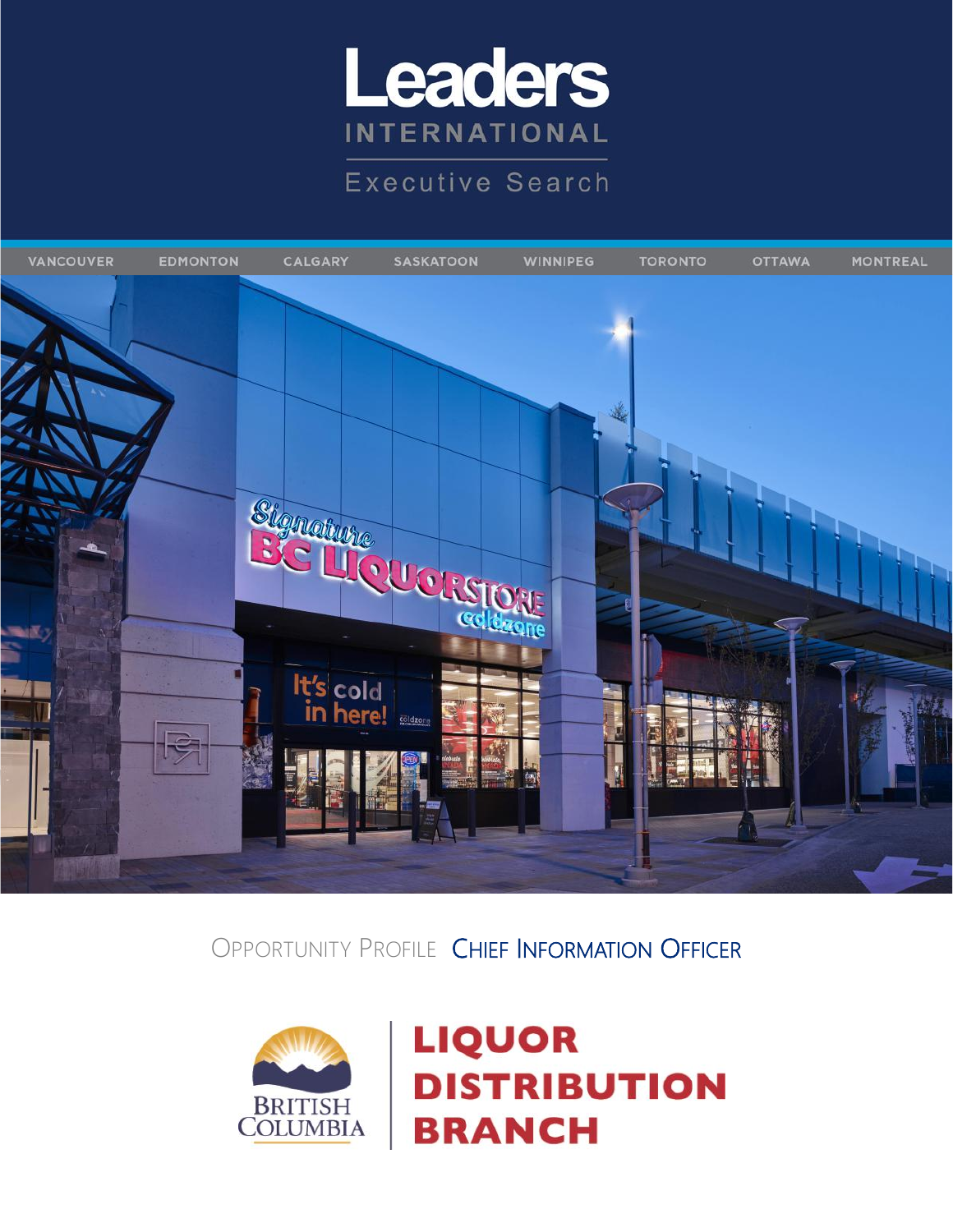

## BC LIQUOR DISTRIBUTION BRANCH | CHIEF INFORMATION OFFICER

#### **CONTENTS**

| THE ORGANIZATION                          | BC LIQUOR DISTRIBUTION BRANCH    |                |
|-------------------------------------------|----------------------------------|----------------|
| THE OPPORTUNITY                           | <b>CHIEF INFORMATION OFFICER</b> | $\overline{2}$ |
| Accountabilities                          |                                  | $\overline{3}$ |
| Special Requirements & Working Conditions |                                  | $\overline{4}$ |
| <b>Position Requirements</b>              |                                  | 5 <sup>1</sup> |
| Knowledge                                 |                                  | 5              |
| Skills & Abilities                        |                                  | 6              |
| <b>Behavioural Competencies</b>           |                                  | 6              |
| COMPENSATION                              |                                  | 7 <sup>1</sup> |
| <b>CONTACT</b>                            |                                  |                |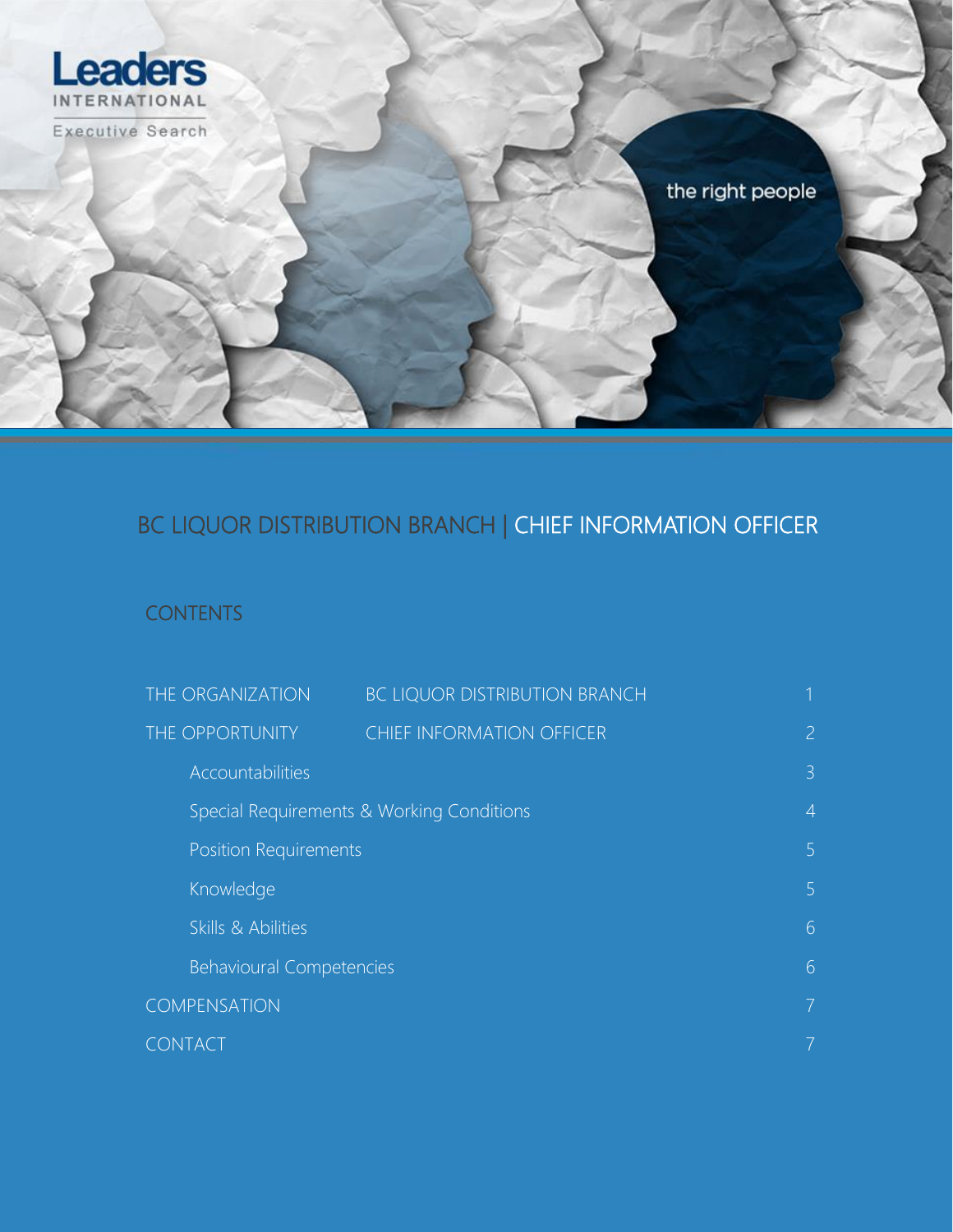# **BC LIQUORSTORE**



#### THE ORGANIZATION BRITISH COLUMBIA LIQUOR DISTRIBUTION BRANCH

The BC Liquor Distribution Branch (LDB) is one of two branches of government responsible for the cannabis and liquor industry in BC, operating the wholesale distribution of beverage alcohol and non-medical cannabis within the Province as well as the household retail brands of BC Liquor Stores and BC Cannabis Stores. As the sole buyer and re-seller of liquor in the Province of BC's mixed public-private model under the Liquor Distribution Act, the LDB contributes more than \$1 billion annually in revenue to the Province, providing financial support for a variety of vital public services such as health care, education, and social services.

With a workforce of approximately 5,000 full and part-time employees and operating 198 retail liquor stores and 25 retail cannabis stores across the province, the LDB is one of the largest retailers in BC, and sees more than 40 million retail customer visits annually. Every year, the LDB purchases beverage alcohol from over 1,000 Canadian and international suppliers and manufacturers, and supplies product to more than 10,000 BC bars, restaurants, wholesale customers, and private retailers.

The LDB is a unique government entity that operates with similar independence to a Crown Corporation under the direction of a General Manager and CEO. To best serve the interests of its customers and stakeholders, the LDB manages the importation, warehousing, and distribution of beverage alcohol to outlets throughout BC; promotes the safe and responsible use of beverage alcohol; and establishes sound policies to ensure the LDB develops and implements programs and services aimed at deterring the sale of beverage alcohol to minors.

To learn more, please visit the BC Liquor Distribution Branch's [website.](http://www.bcldb.com/)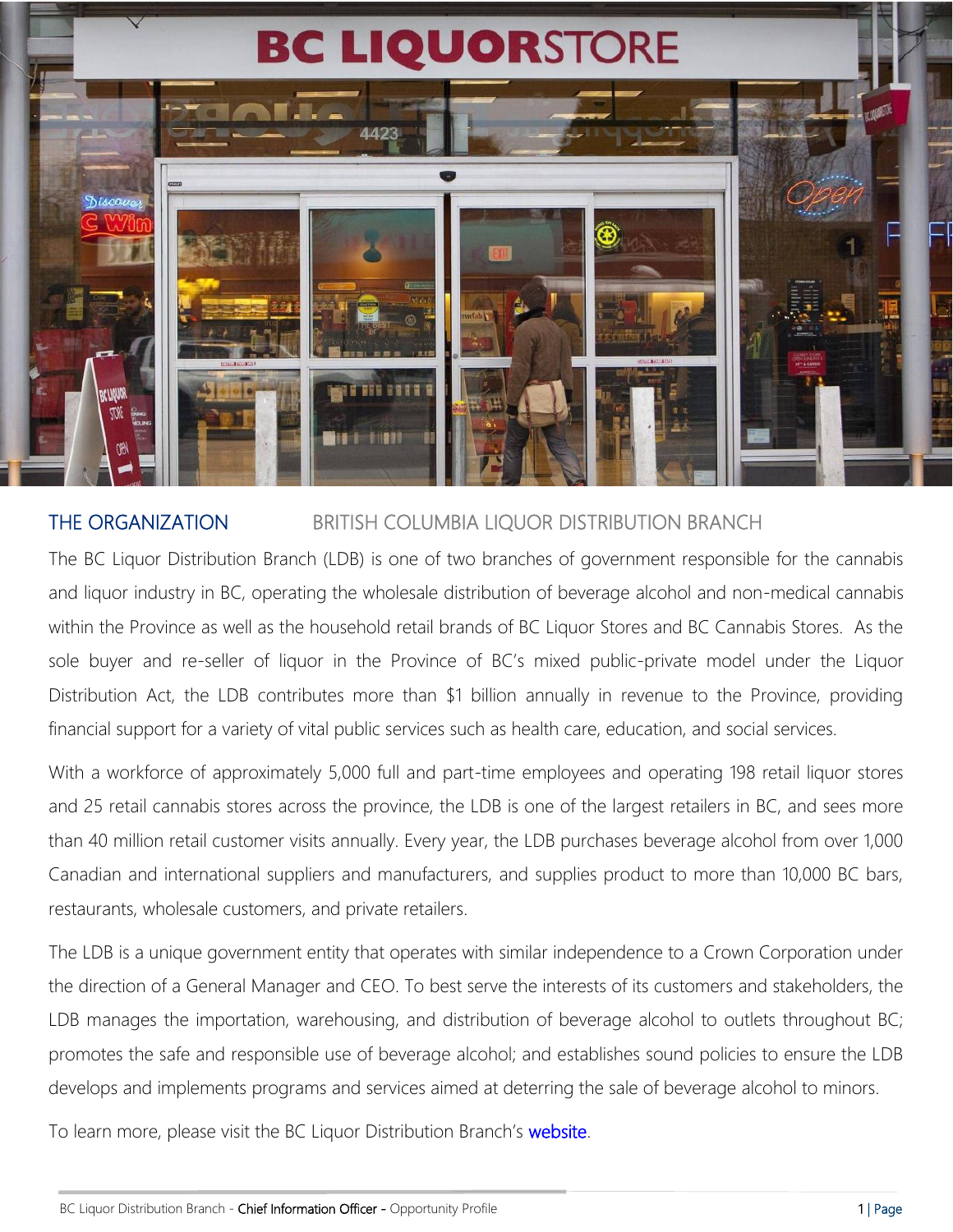

#### THE OPPORTUNITY CHIEF INFORMATION OFFICER

Reporting to the General Manager and CEO, the Chief Information Officer provides overall vision, direction and leadership in the effective planning, implementation and sustainment information systems and supporting infrastructure technologies within the Branch. This includes developing strategic plans and budgets and directing activities of the Information Technology division. The position provides vision and direction to Branch executive and senior management staff relating to corporate and Branch information technology issues, objectives, policies, and procedures. This position is responsible for the achievement of Corporate Strategic Plan objectives and Department Business Plan Objectives, through the effective and efficient utilization of resources.

The CIO is accountable for technologies and their implementation to provide efficient business processes, as well as, providing data and information in a useable format to ensure informed decision making for the Liquor Distribution Branch (LDB). These include internal Systems/Applications, Data/Information and Infrastructure that support the enterprise as a whole, plus the retail and wholesale divisions. The scope also includes unique websites that provide services to employees, suppliers/vendors, wholesale customers and the general public.

The position provides strategic leadership and direction regarding development of strategies and plans for technology and information plus identifies potential initiatives that align with business goals and prepares the LDB for change and the future. The CIO establishes the organization that will support the business including alternative methods of service delivery and in addition, prepares the branch for business continuity/disaster recovery.

The position is accountable for governance as it relates to legislation, regulation & developing LDB standards.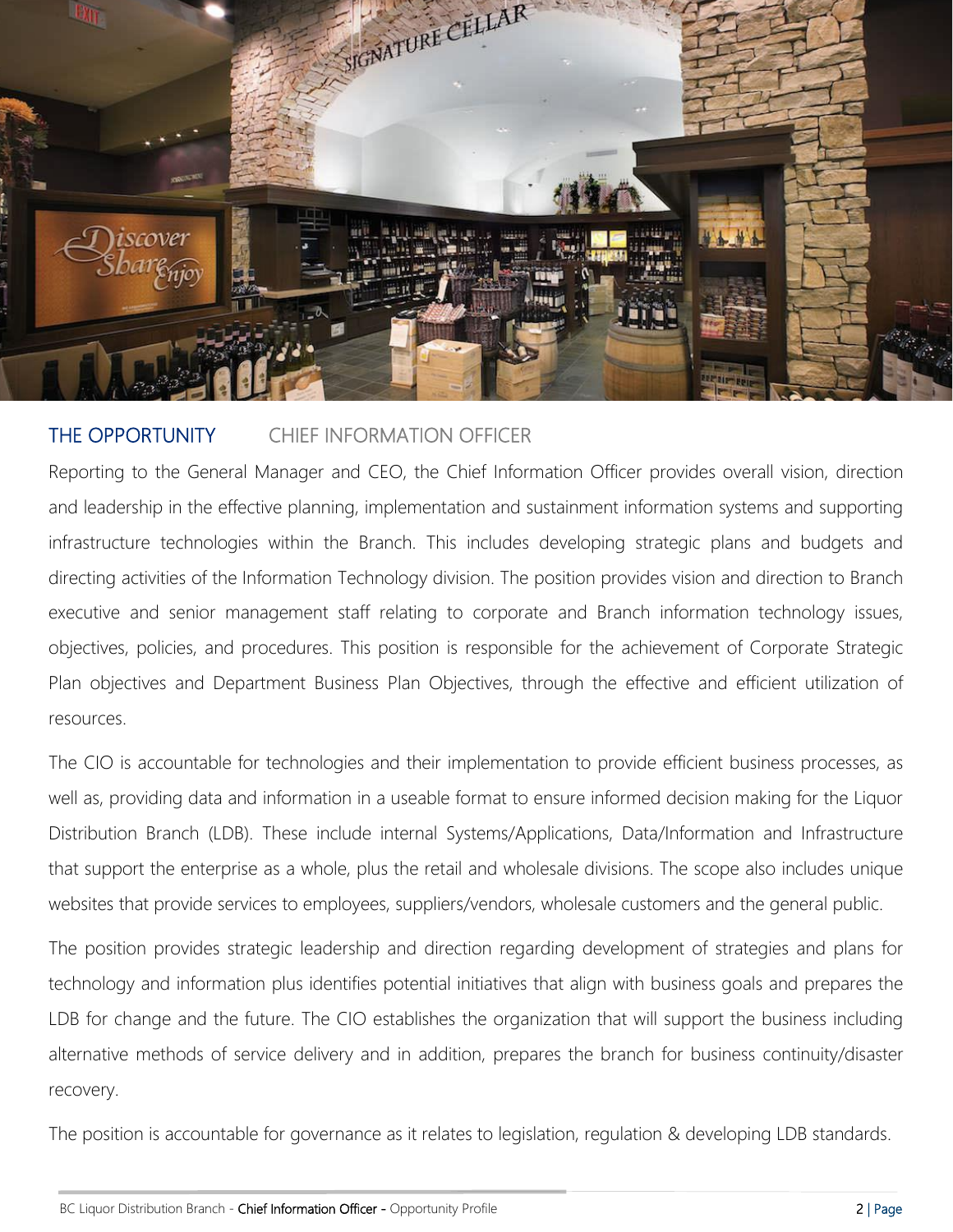The CIO is responsible for the establishment of the architectural design for systems, security, infrastructure and data that enable business operations. In addition, this area is responsible for the procurement of software and hardware, related vendor management and enforcing architectural and security standards and software usage compliance.

The CIO is accountable for the efficient and reliable systems & continuous operations of the LDB. The scope includes all departments & units for the Enterprise & Retail/Wholesale Supply Chain for Liquor & Cannabis. This includes one head office, three LDB distribution centres, approximately 200 liquor retail stores, approximately 35 cannabis retail stores, & their associated external facing web services through 4 data centres.



#### **Accountabilities** Strategic Planning

- Leads the branch information technology vision and leadership, ensuring the alignment with the Corporate Strategic Plan; directs the identification of branch information technology issues, sets goals and objectives, establishes work plans and tactics by leading the planning and implementation of corporate and departmental Information Technology strategy and plans,
- Participates in the strategic planning processes of the Branch; develops policies and programs to respond to changes in information technology business environments, legislation, public opinion and fiscal realities; monitors the management of performance indicators that accurately reflect allocation of physical and human resources as they apply to delivery of services,
- Leads the strategic planning processes of the Information Technology Division; ensures development of programs and processes in timely response to changes in business environments.

#### **Operational**

• Develops and fosters effective working relationships with government, operations, legal counsel,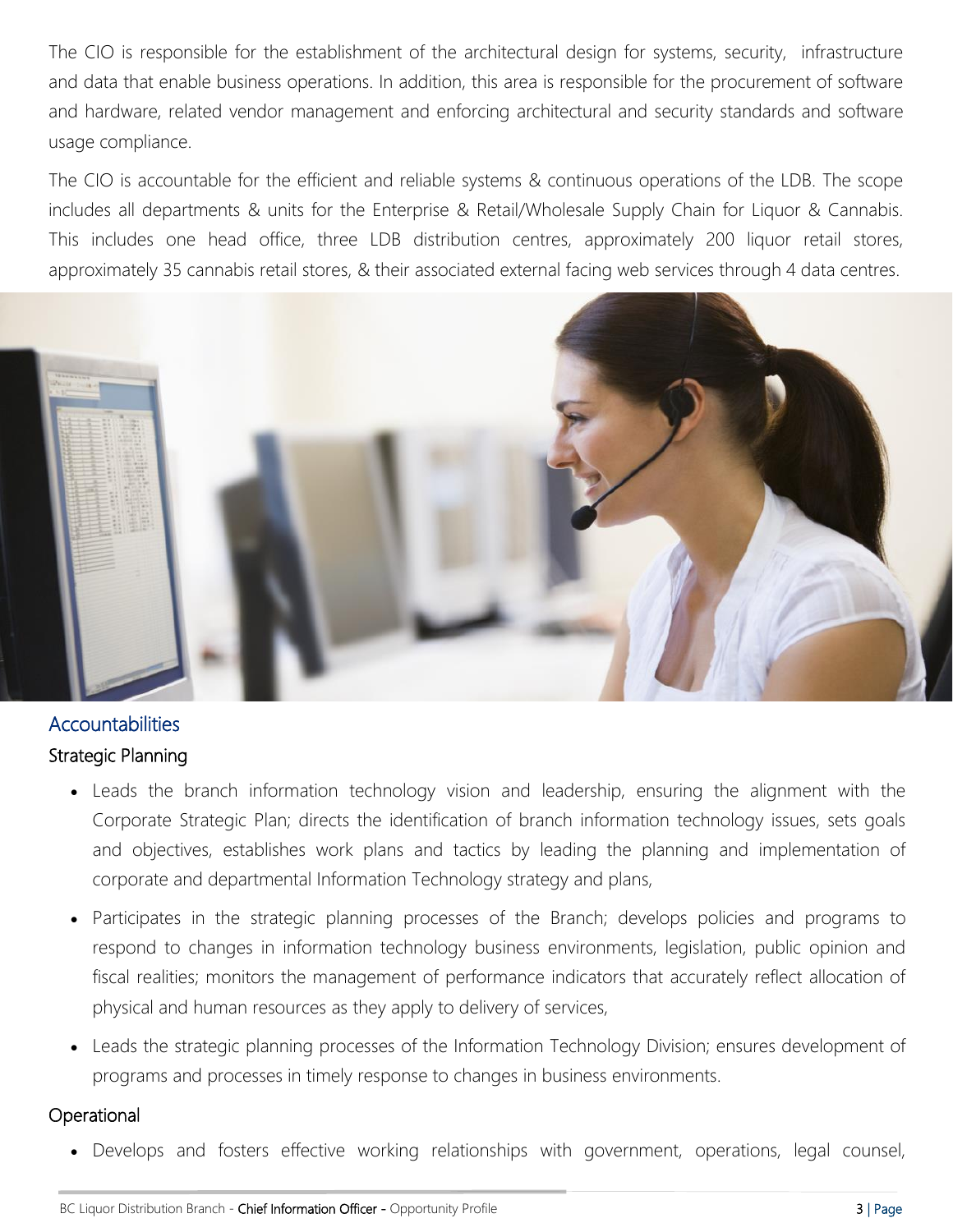

suppliers, and service providers to facilitate a smooth running LDB retail, wholesale, and distribution network and revenue collection,

- Provides vision and direction to Branch executive and senior management staff relating to corporate and Branch information technology issues, objectives, policies, and procedures,
- Oversees six IT departments: retail liquor, wholesale liquor, cannabis, corporate, security and technology.

#### Financial

- Participates in the development and administration of an annual capital budget in regard to projected costs for all LDB technological projects including supply chain, financial, and other corporate services,
- Guides development and administration of annual information technology operating budget including salary, administration expenses, ongoing hardware needs and software licenses. Identifies and implements methods of expense monitoring; provides leadership and direction to other departments to ensure optimum utilization of technical resources,
- Oversees the negotiation and administration of license agreements of all technologies and their compliance to LDB technology standards and administration of license agreements for all technologies in LDB stores, distribution centres and office facilities; recommends, prioritizes and initiates capital expenditures by identifying needs and verifying purchases.

#### Human Resources

• Oversees the ongoing leadership, training, development and succession planning of IT staff. This includes the recruitment, training, and performance management of staff

#### Special Requirements & Working Conditions

- Successful completion of security screening requirements of the BC Public Service, which may include a criminal records check as required by the ministry,
- Ability to do occasional overnight travel (domestic, international) as required,
- Office environment.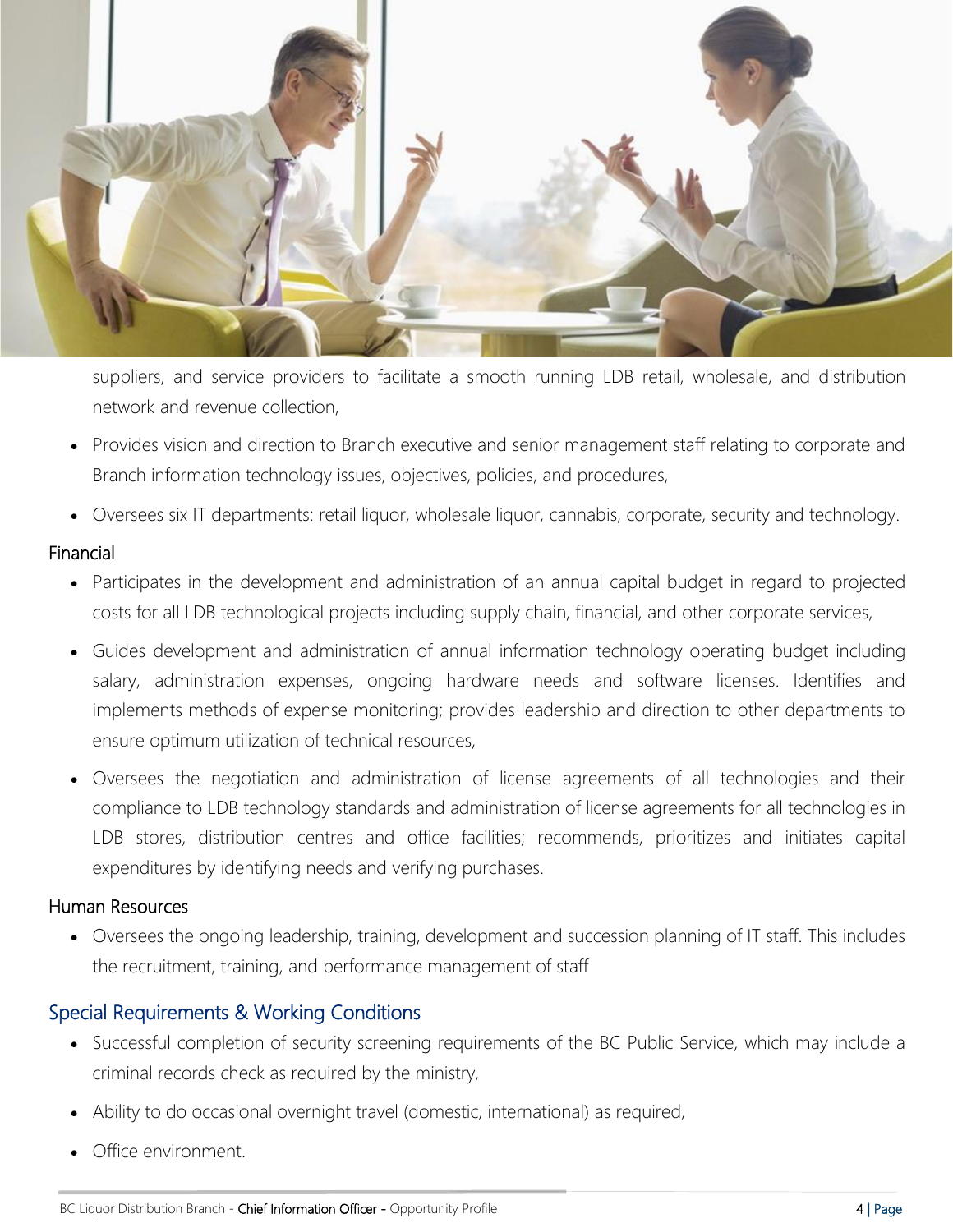

#### Position Requirements

#### Education & Experience

Degree in Information Technology or Business Management with a minimum of 10 years of recent, related experience\* OR Equivalent combination of education, training and experience may be considered (i.e., 12 or more years of recent, related experience)\* with a diploma or certifications in Information Technology or Business Management.

\*Recent, related experience must have occurred in the last 15 years and must include the following:

Progressive management experience in an IT environment at a senior level including the following:

- Strategic planning including the identification of branch information technology issues, setting goals and objectives in response to changing information technology business environments,
- Experience with budget development and administration i.e., projected projects costs, annual operating budgets including salary, hardware/software licenses etc.,
- Experience leading, coaching and management of senior level IT staff, including performance management.

Preference may be given to those candidates with any of the following experience:

- Experience with large-scale organization change effort, certification in change management preferred i.e., Prosci, CCMP, etc.,
- Experience with succession planning including proactively

#### Knowledge

- Comprehensive knowledge of information technology environments, processes and tools,
- Demonstrated knowledge of planning and leading large-scale projects.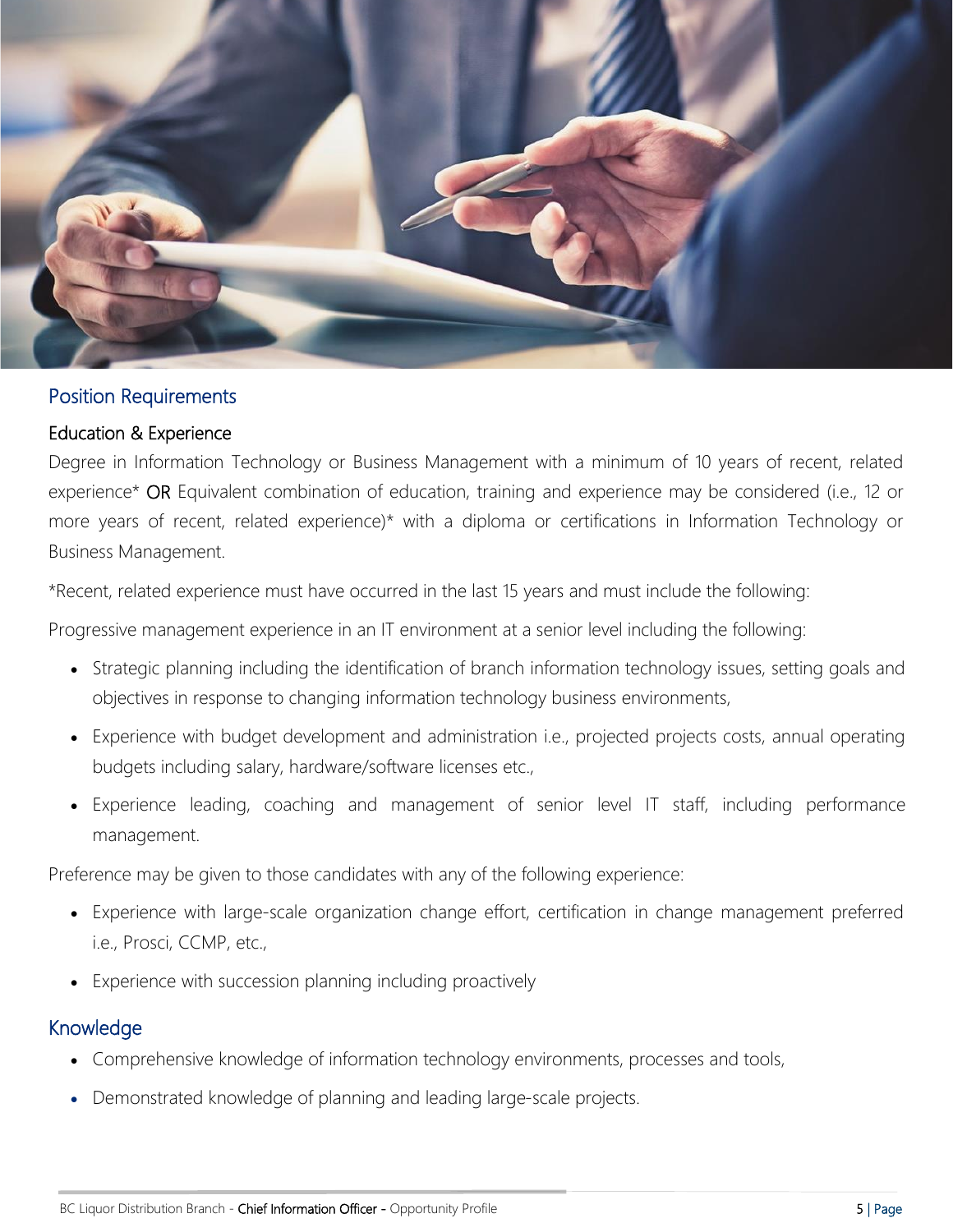

#### Skills and Abilities

- Demonstrated ability to develop and maintain positive working relationships with external and internal customers/clients and government stakeholders,
- Proven ability demonstrating good judgment and organizational skills and must possess effective communication and interpersonal skills,
- Demonstrated ability to lead, develop & manage a diverse work group of supervisors/managers & staff,
- Demonstrated ability to communicate effectively to all levels within an organization,
- Demonstrated ability to negotiate, facilitate and influence where there are competing interests.

#### Behavioural Competencies

In addition to the three Public Service Core Competencies (Service Orientation, Results Orientation, and Teamwork & Cooperation) the following competencies are requirement of the position:

**Strategic Orientation** 

**Empowerment** 

- Business Acumen
- Innovation
- Change Leadership
- Decisive Insight
- Developing Others
- **Leadership**
- Building Partnerships with Stakeholders
- Impact & Influence
- Creating & Managing Change (Strategic Leadership)
- Solving Problems Creatively (Strategic Leadership)

For more information about behavioural interviews, competency definitions, and to watch interview videos, please visit: [Competencies in the BC Public Service](https://www2.gov.bc.ca/gov/content/careers-myhr/all-employees/career-development/competencies-in-the-bc-public-service)